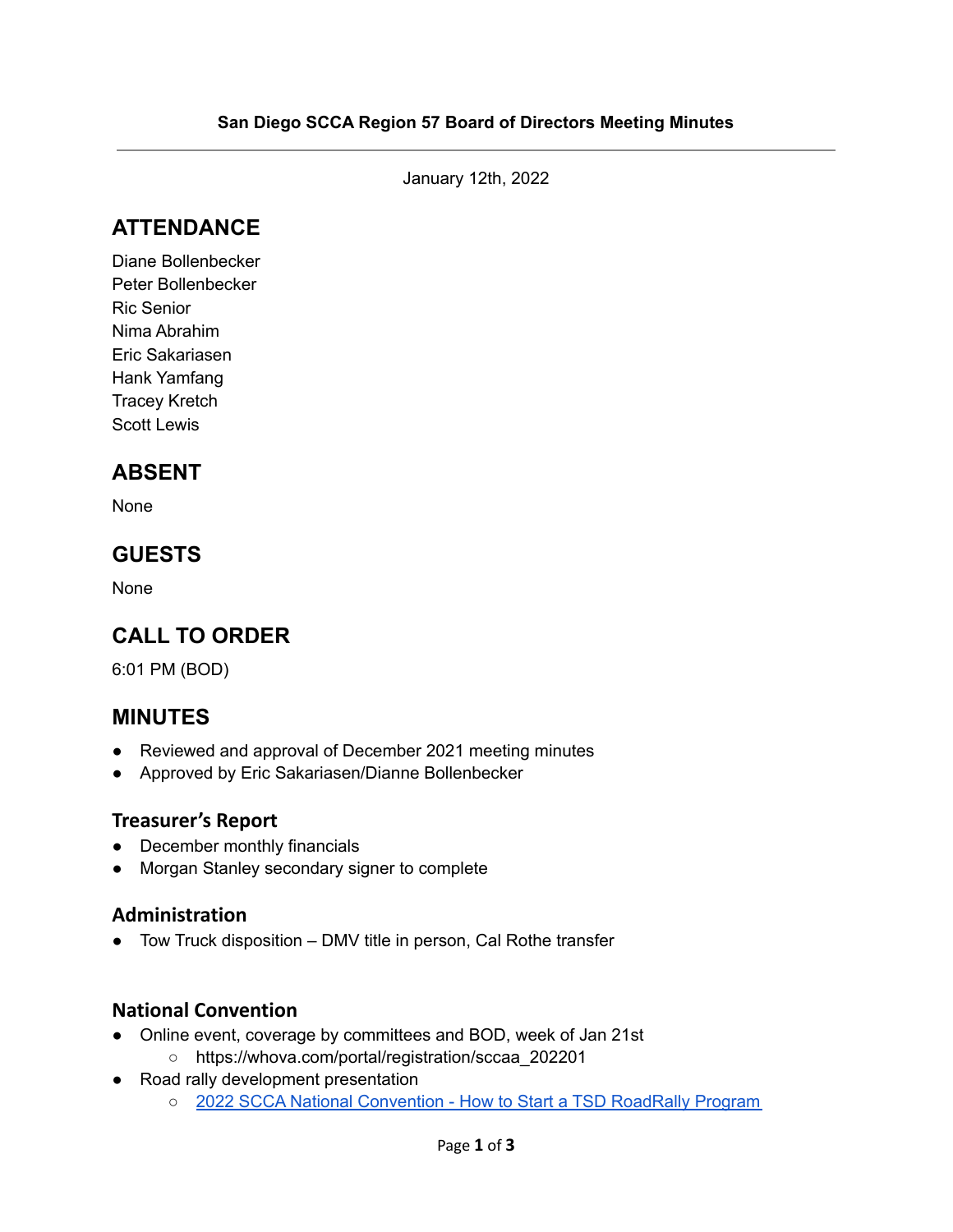#### **Membership**

• Current membership report  $-609$  members as of  $1/13/22$  (+17 to last month)

### **Solo Chair Report**

- January Event Recap, 2022 Rules and Charter issued
	- 102 entrees total
- Solo Committee engagement
- 2021 Autocross Awards and Social event
	- February 12th at Prohibition Brewing
- Course design training status
	- 25 folks signed up for the 19th January
	- Peter has prepared a pptx
- Site engagement
	- EVOC
	- To shift Viejas dates to Elsinore with revised Nov/Dec dates to single day events
- Starting Line School in March. Add Novice school to de-risk another practice?

### **Track Events Chair Report**

- January 29-30 event status
	- Working out T&S and Grid Marshal workers
- Committee status, rolling to next events in March/April, convention coverage

### **Road Rally Chair Report**

- Next event scheduled Feb 12th Avocados, Vines, Country Lines
	- Currently 10 cars registered in MSR
	- Prohibition Brewing is a large site
	- Pre-run with Dave Bauer, rerunning on 2/17
	- Sending MSR email tomorrow
	- Schedule committee meeting 2 weeks before
- Mike and Dave completed the safety steward course!
- Free "Event staff" T-Shirts submitted to Nima

### **New Business**

No updates

# **MEMBERSHIP MEETING SESSION**

● No general membership meeting this month